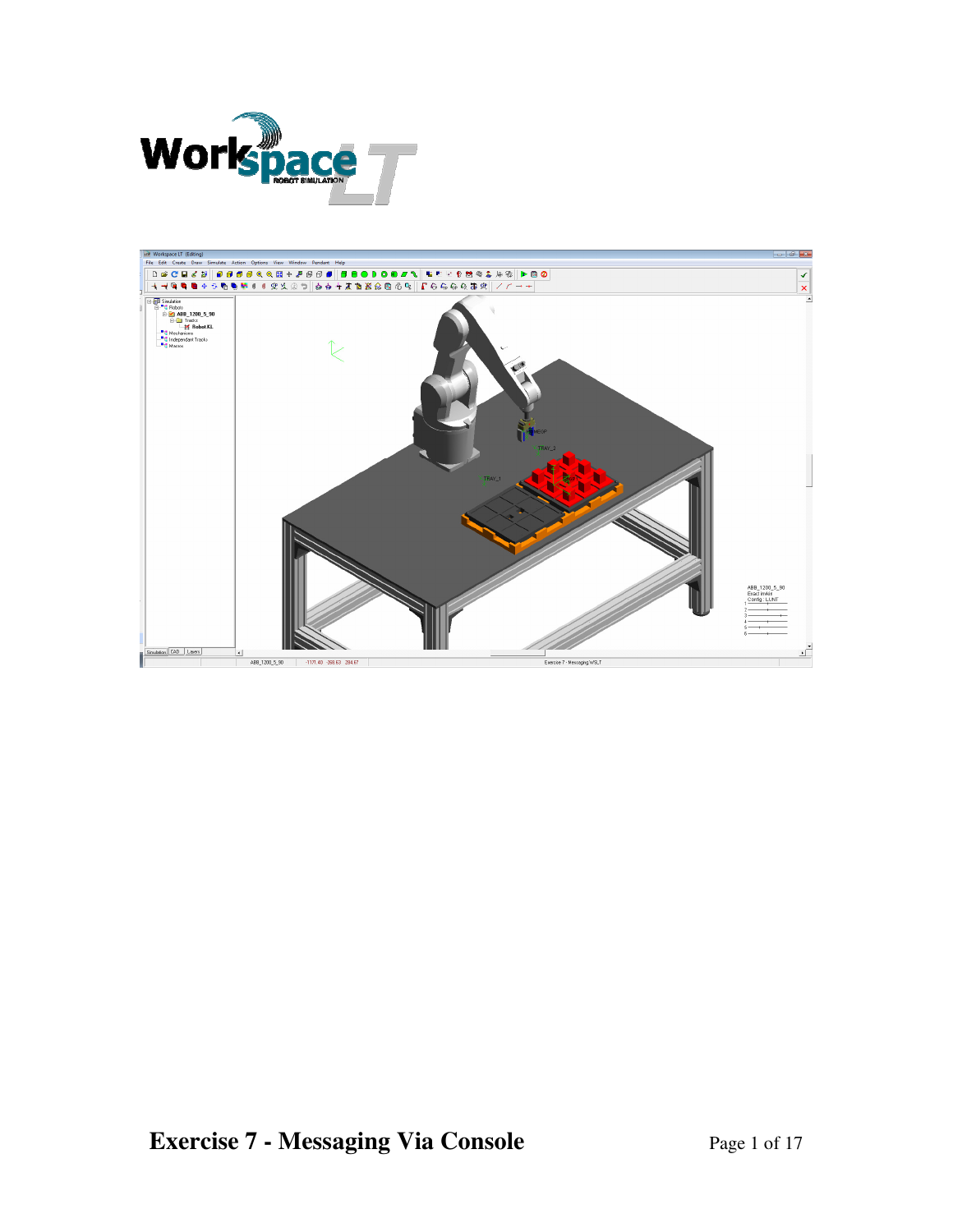

# **Exercise 7 - Messaging Via Console**

**Objectives:** 

- Create basic robot programs in simulation.
- Using an end of arm gripper to manipulate parts.
- Using routines to assign various robot tasks.
- Integrate a robot, staging fixture and 2 pallets in simulation.
- Using the console to communicate messages and receiving instructions to control the simulation flow.

### **Materials;**

- Workspace  $LT^{\circ}$  simulation software.
- Workspace  $LT^{\degree}$  project file "Exercise 7 Messaging via Console.WSLT".
- Manual "Workspace  $LT^{\circ}$  User Guide.pdf".

### **Helpful Hint;**

Before starting this exercise, review previous exercises and the User Guide sections;

- 6.3 Comments and Workspace commands
- 6.4.5 Variables
- 6.7.1 INTEGER and REAL functions
- 8.1 Communicating with the console
- $\bullet$  9.1.1 IF ... ENDIF
- 1) **Procedure:** Create a Robot track to include Write and Read commands.
	- a) Open Workspace LT simulation software.
	- b) Open the project file "Exercise 7 Messaging via Console.WSLT ".
	- c) Add a track for robot  $\blacksquare$  ABB\_1200\_5\_90. Enter the Track Name "Track01" and select the Language "KAREL 2".
	- d) Edit the robot track by inserting the following syntax;

PROGRAM Track01 -- Workspace LT KAREL 2 Program for ABB\_1200\_5\_90 Robot BEGIN \$USEMAXACCEL=TRUE %INCLUDE Robot# \$MOTYPE=JOINT \$TERMTYPE=FINE  $$UTOOL = POS(0,0,134,-90,-90,0,")$  WRITE ('Hello Everyone',CR) WRITE ('Have a Great Day',CR)

## **Exercise 7 - Messaging Via Console** Page 2 of 17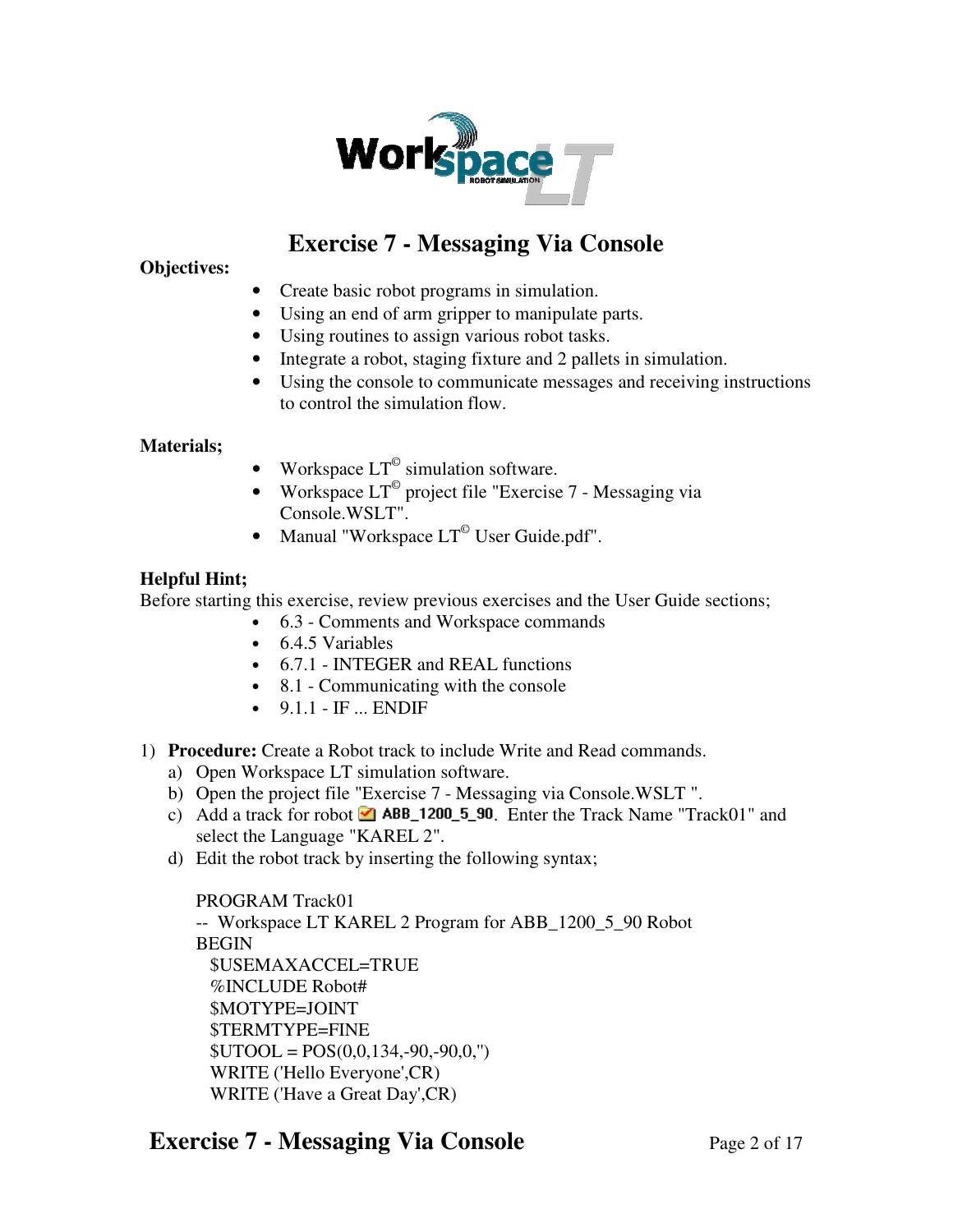### END Track01

- e) Open the console window. Using the mouse  $\sqrt[k]{\mathbb{R}}$ , select  $\boxed{\mathsf{Window}}$  found on the tool bar. A drop down menu will appear, Using the mouse  $\sqrt[k]{\frac{1}{n}}$  Console Window. the console window will appear, lower left of the modeling window.
- f) Verify the tacks Track01.KL is active.
- g) Using the mouse  $\&$  select  $\triangleright$  (Play simulation) and observe the simulation.

| Console                            | 図            |
|------------------------------------|--------------|
| Hello Everyone<br>Have a Great Day |              |
|                                    |              |
|                                    | 4.4<br>1.1.1 |

h) Edit the robot track by inserting the additional syntax;

PROGRAM Track01

-- Workspace LT KAREL 2 Program for ABB\_1200\_5\_90 Robot

VAR Rating : INTEGER

### **BEGIN**

 \$USEMAXACCEL=TRUE %INCLUDE Robot# \$MOTYPE=JOINT \$TERMTYPE=FINE  $$UTOOL = POS(0,0,134,-90,-90,0,")$  DELAY 500 WRITE ('Hello Everyone', CR) WRITE ('Have a Great Day', CR) WRITE ('How would you rate these exercises?', CR ) WRITE ('Enter 1 for a low rating and up to 10 for a higher rating',) READ (Rating) WRITE (CR) WRITE ('You have given a rating of ' , Rating, ' Thank you!', CR) END Robot i) Play simulation. Interact and observe the simulation.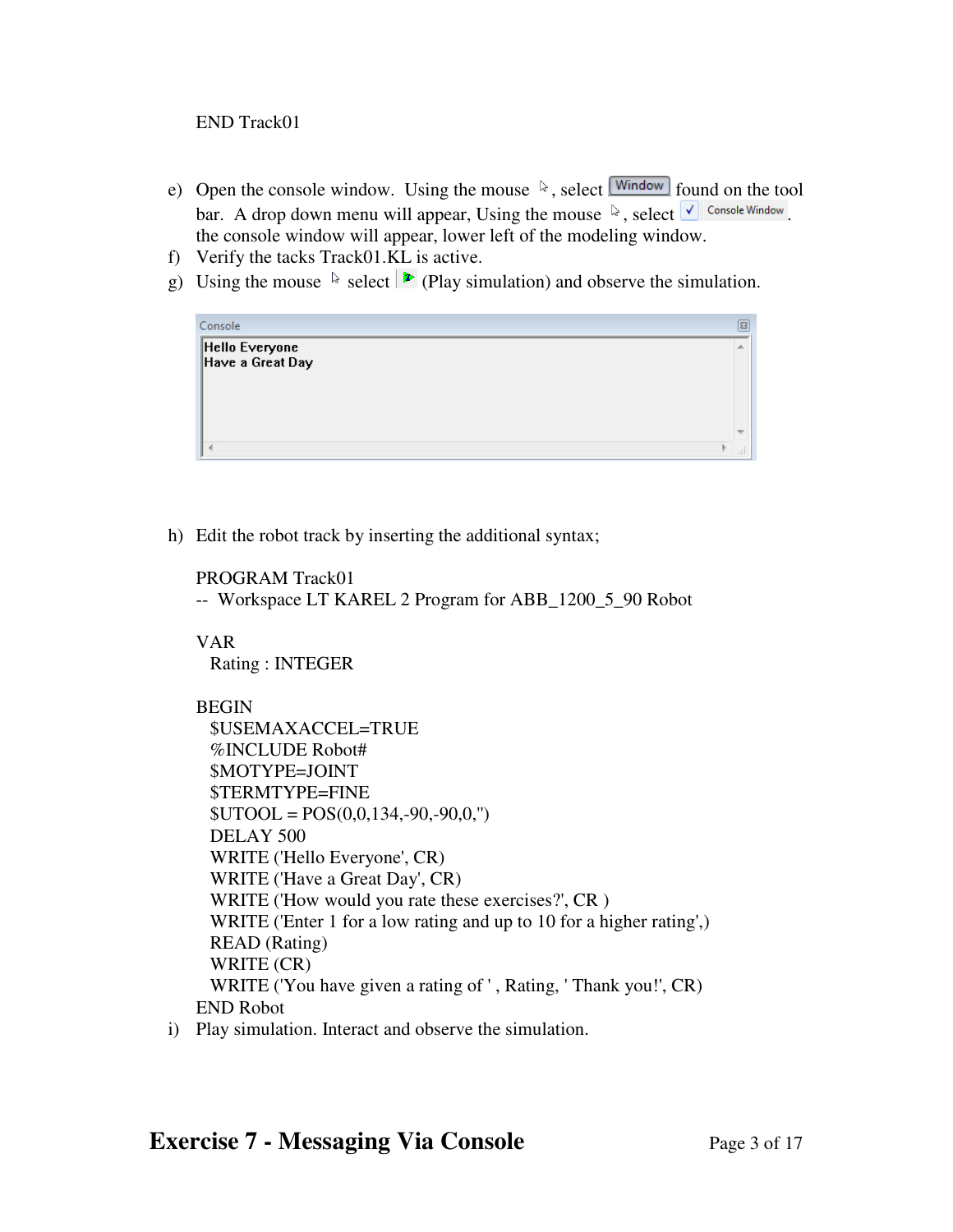| $\mathbf{x}$<br>Input |                 |
|-----------------------|-----------------|
| Enter Data 10         |                 |
| Cancel<br>OK          |                 |
| Console               | $\boxed{\Xi}$   |
|                       | A.              |
|                       |                 |
|                       |                 |
|                       |                 |
| $\blacktriangleleft$  | þ.<br>$\vec{H}$ |

j) Add a delay to allow the scan off the consol to "catch up" to the scan of the track file. "Delay 500".

PROGRAM Track01

-- Workspace LT KAREL 2 Program for ABB\_1200\_5\_90 Robot

### VAR

Rating : INTEGER

### BEGIN

| \$USEMAXACCEL=TRUE                                                   |
|----------------------------------------------------------------------|
| <b>%INCLUDE Robot#</b>                                               |
| \$MOTYPE=JOINT                                                       |
| <b><i>STERMTYPE=FINE</i></b>                                         |
| $$UTOOL = POS(0,0,134,-90,-90,0,")$                                  |
| DELAY 500                                                            |
| WRITE ('Hello Everyone', CR)                                         |
| WRITE ('Have a Great Day', CR)                                       |
| WRITE ('How would you rate these exercises?', CR)                    |
| WRITE ('Enter 1 for a low rating and up to 10 for a higher rating',) |
| <b>READ</b> (Rating)                                                 |
| WRITE (CR)                                                           |
| WRITE ('You have given a rating of ', Rating, 'Thank you!', CR)      |
| <b>END Track01</b>                                                   |

k) Play simulation. Interact and observe the simulation.

| Console                                                          |   |
|------------------------------------------------------------------|---|
| How would you rate these exercises?                              |   |
| Enter 1 for a low rating and up to 10 for a higher rating<br> 10 |   |
| You have given a rating of 10 Thank you!                         | Ξ |
|                                                                  |   |
|                                                                  |   |
|                                                                  |   |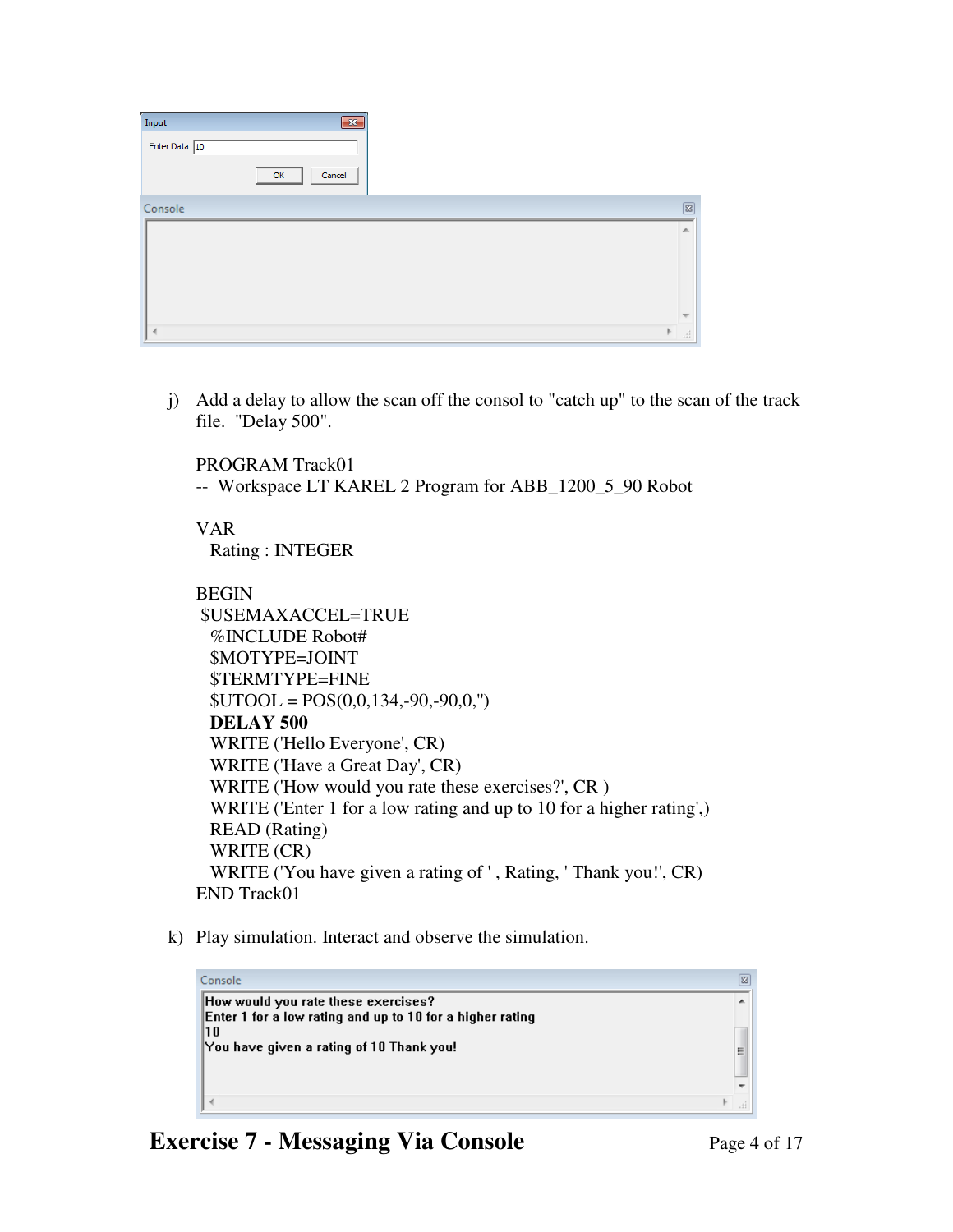- 2) **Procedure:** Create a Robot track to include Write and Read commands and add initial "error proofing".
	- a) Add a track for robot  $\blacksquare$  ABB\_1200\_5\_90. Enter the Track Name "Track02" and select the Language "KAREL 2".
	- b) Edit the robot track by inserting the following syntax;

PROGRAM Track02

-- Workspace LT KAREL 2 Program for ABB\_1200\_5\_90 Robot

VAR

 ROW : INTEGER COLUMN : INTEGER

Routine GetRowNo **BEGIN**  WRITE ('Enter Row Number 1, 2 OR 3') READ (ROW) WRITE (CR) End GetRowNo

Routine GetColumnNo **BEGIN**  WRITE ('Enter Column Number 1, 2 OR 3') READ (COLUMN) WRITE (CR) End GetColumnNo

Routine RetrievePart BEGIN MOVE TO TRAY\_2 -- Robot move to pounce position above the column row nest, -- The spacing between each column and row is 100mm -- () must be used when calculating a position. \$MOTYPE=LINEAR MOVE RELATIVE VEC((-100+ROW\*100),(-100+COLUMN\*100),0) MOVE RELATIVE VEC(0,0,-150) MOVE AWAY 150.00 END RetrievePart

Routine PlacePart **BEGIN**  MOVE TO TRAY\_1 -- Robot move to pounce position above the column row nest, -- The spacing between each column and row is 100mm -- () must be used when calculating a position.

## **Exercise 7 - Messaging Via Console** Page 5 of 17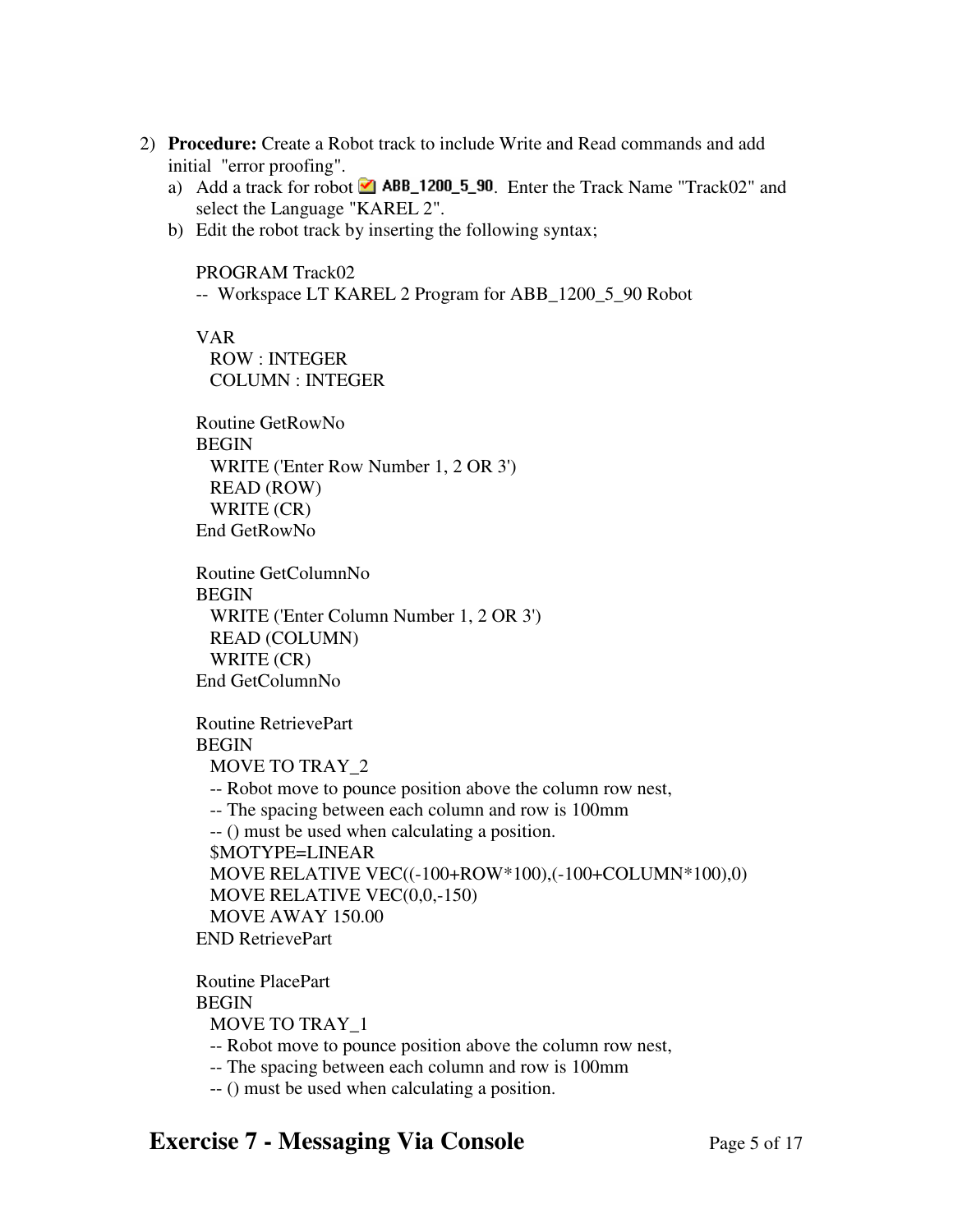\$MOTYPE=LINEAR MOVE RELATIVE VEC((-100+ROW\*100),(-100+COLUMN\*100),0) MOVE RELATIVE VEC(0,0,-150) MOVE AWAY 150.00 END PlacePart

-- \*\*\*\*\*\*\*\*\*\*\*\* Main Program \*\*\*\*\*\*\*\*\*\*\*\*

#### BEGIN

 \$USEMAXACCEL=TRUE %INCLUDE Robot# \$MOTYPE=JOINT \$TERMTYPE=FINE  $$UTOOL = POS(0,0,134,-90,-90,0,")$  MOVE TO HOMEGP GetColumnNo GetRowNo RetrievePart PlacePart END Track02

- c) Play simulation to test the track syntax. Interact and observe the simulation.
- d) Edit the robot track to include gripping and moving the parts from TRAY\_2 to TRAY\_1 by inserting the following syntax;

PROGRAM Track02

-- Workspace LT KAREL 2 Program for ABB\_1200\_5\_90 Robot

VAR

 ROW : INTEGER COLUMN : INTEGER TRAY : INTEGER

Routine GetRowNo BEGIN WRITE ('Enter Row Number 1, 2 OR 3') READ (ROW) WRITE (CR) End GetRowNo

Routine GetColumnNo BEGIN WRITE ('Enter Column Number 1, 2 OR 3') READ (COLUMN) WRITE (CR) End GetColumnNo

## **Exercise 7 - Messaging Via Console** Page 6 of 17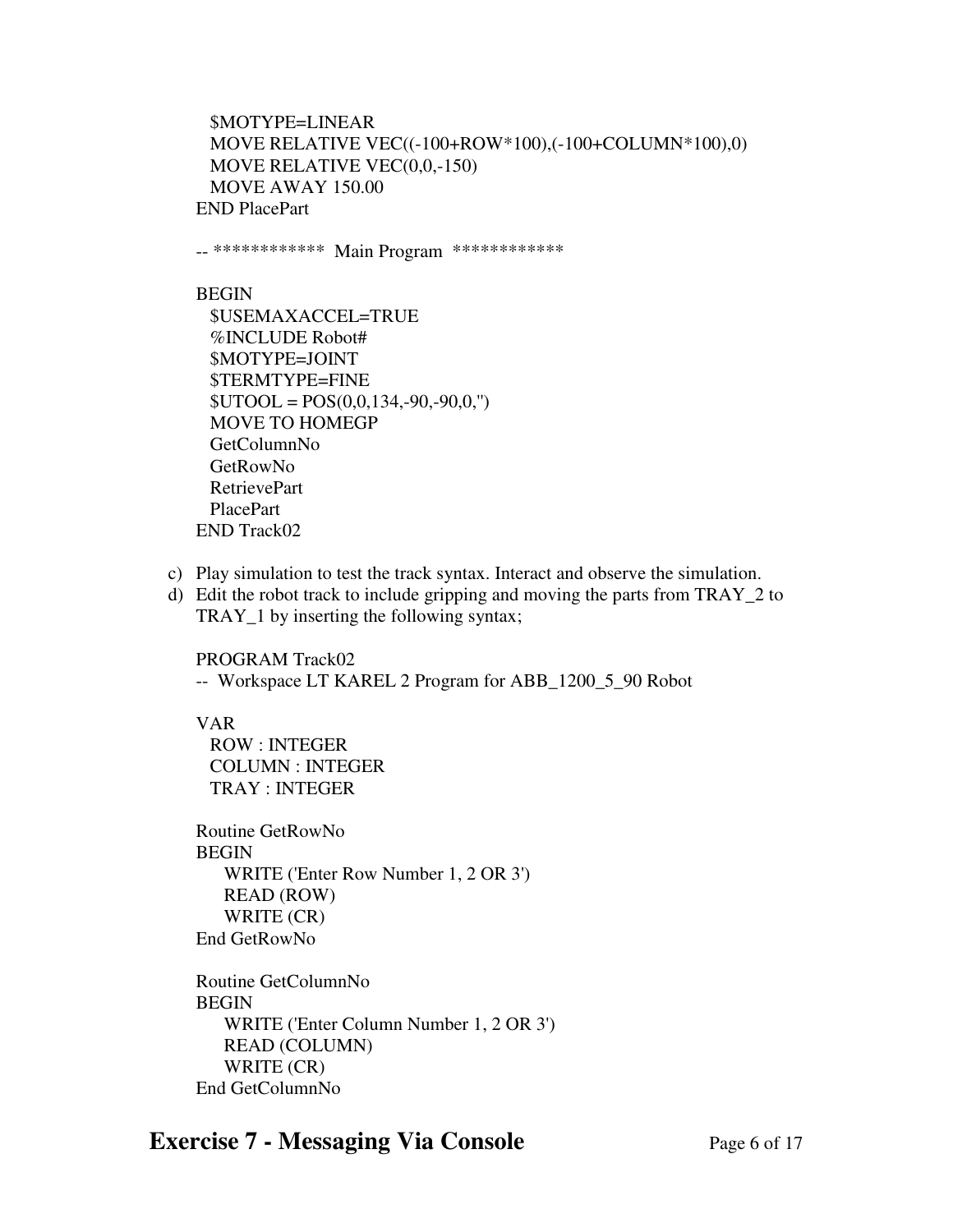Routine RetrievePart BEGIN MOVE TO TRAY\_2 -- Robot move to pounce position above the column row nest, -- The spacing between each column and row is 100mm -- () must be used when calculating a position. \$MOTYPE=LINEAR MOVE RELATIVE VEC((-100+ROW\*100),(-100+COLUMN\*100),0) MOVE RELATIVE VEC(0,0,-150) DELAY 1000 IF ROW=1 THEN IF COLUMN=1 THEN CLOSE HAND 1 -- ! GRASPOBJ 'PART\_C1R1' ENDIF IF COLUMN=2 THEN CLOSE HAND 1 -- ! GRASPOBJ 'PART\_C2R1' ENDIF IF COLUMN=3 THEN CLOSE HAND 1 -- ! GRASPOBJ 'PART\_C3R1' ENDIF ENDIF IF ROW=2 THEN IF COLUMN=1 THEN CLOSE HAND 1 --! GRASPOBJ 'PART\_C1R2' ENDIF IF COLUMN=2 THEN CLOSE HAND 1 -- ! GRASPOBJ 'PART\_C2R2' ENDIF IF COLUMN=3 THEN CLOSE HAND 1 -- ! GRASPOBJ 'PART\_C3R2' ENDIF ENDIF IF ROW=3 THEN IF COLUMN=1 THEN CLOSE HAND 1 -- ! GRASPOBJ 'PART\_C1R3' ENDIF IF COLUMN=2 THEN

CLOSE HAND 1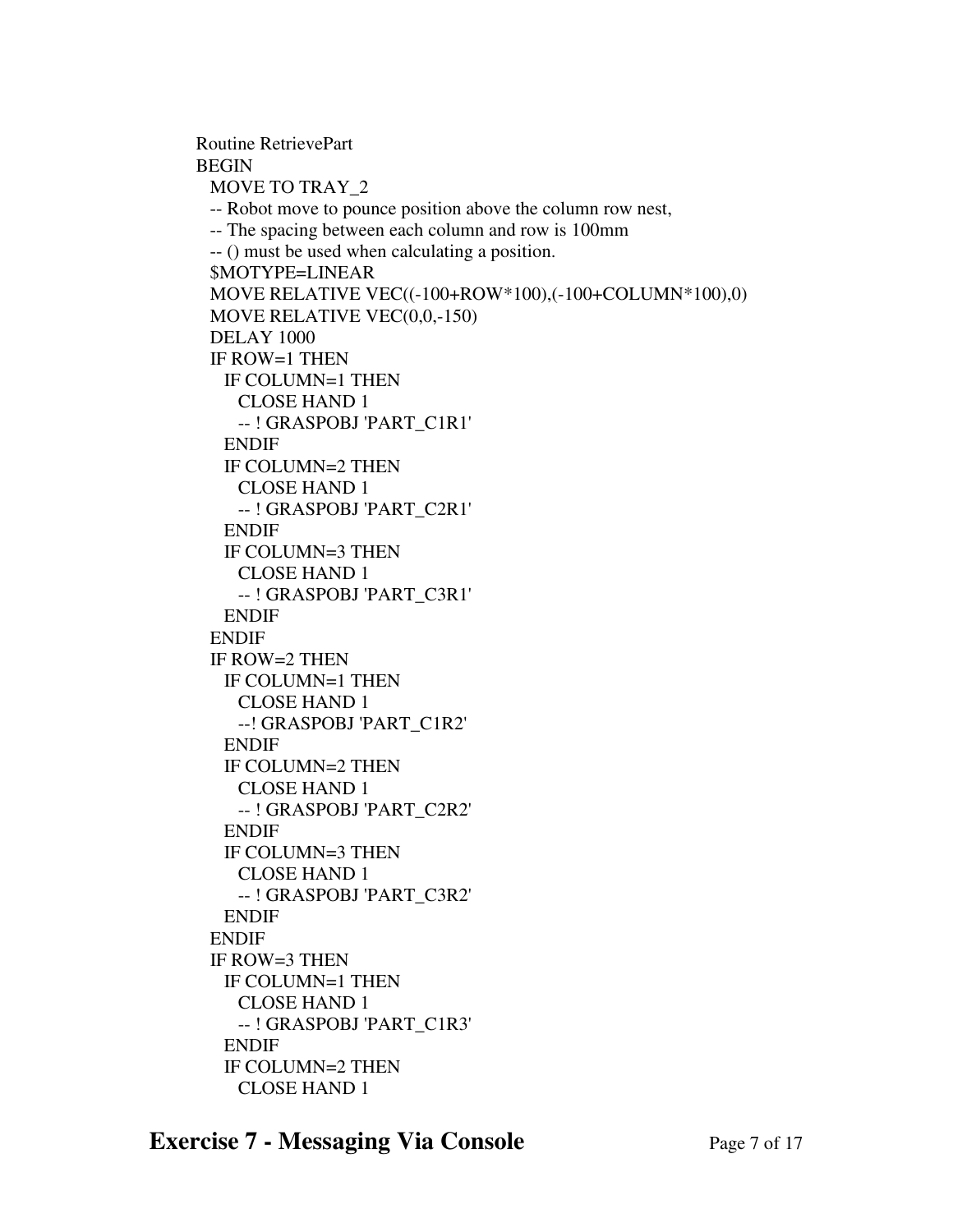-- ! GRASPOBJ 'PART\_C2R3' ENDIF IF COLUMN=3 THEN CLOSE HAND 1 -- ! GRASPOBJ 'PART\_C3R3' ENDIF ENDIF MOVE AWAY 150.00 END RetrievePart

Routine PlacePart **BEGIN**  MOVE TO TRAY\_1 -- Robot move to pounce position above the column row nest, -- The spacing between each column and row is 100mm -- () must be used when calculating a position. \$MOTYPE=LINEAR MOVE RELATIVE VEC((-100+ROW\*100),(-100+COLUMN\*100),0) MOVE RELATIVE VEC(0,0,-150) OPEN HAND 1 MOVE AWAY 150.00 END PlacePart

-- \*\*\*\*\*\*\*\*\*\*\*\* Main Program \*\*\*\*\*\*\*\*\*\*\*\*

BEGIN

 \$USEMAXACCEL=TRUE %INCLUDE Robot# \$MOTYPE=JOINT \$TERMTYPE=FINE  $$UTOOL = POS(0,0,134,-90,-90,0,")$ 

REPEAT

 -- ROBOT MOVE HOME POSITION MOVE TO HOMEGP DELAY 100 WRITE ('ENTER OCCUPIED NEST IN TRAY 2',CR) GetColumnNo GetRowNo RetrievePart PlacePart UNTIL FALSE END Track02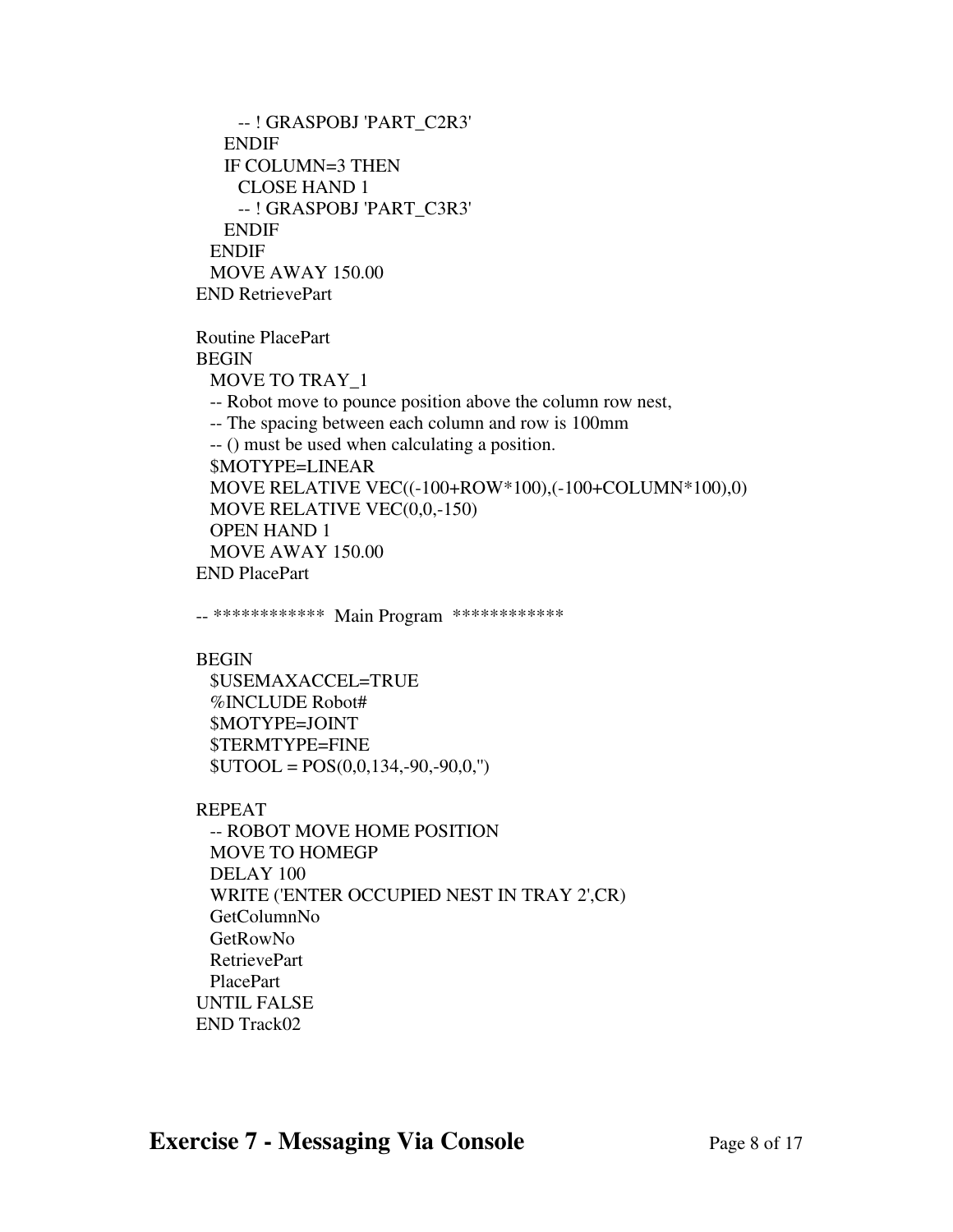- e) Play simulation. Interact and observe the simulation. Transfer all parts from "TRAY\_2" to "TRAY\_1". Reload  $\mathbb{C}$  the simulation each time you play the simulation
- f) Edit the robot track to include "error proofing" when inputting the column number and row number by inserting the following syntax;

PROGRAM Track02

-- Workspace LT KAREL 2 Program for ABB\_1200\_5\_90 Robot

VAR

 ROW : INTEGER COLUMN : INTEGER TRAY : INTEGER CORRECTVALUE : BOOLEAN

Routine GetRowNo BEGIN CORRECTVALUE=FALSE REPEAT WRITE ('Enter Row Number 1, 2 OR 3') READ (ROW) WRITE (CR) IF ROW=1 THEN CORRECTVALUE=TRUE ENDIF IF ROW=2 THEN CORRECTVALUE=TRUE ENDIF IF ROW=3 THEN CORRECTVALUE=TRUE ENDIF IF CORRECTVALUE=FALSE THEN WRITE ('Incorrect value Please Re-Enter',CR) ENDIF UNTIL CORRECTVALUE=TRUE End GetRowNo

Routine GetColumnNo **BEGIN**  CORRECTVALUE=FALSE REPEAT WRITE ('Enter Column Number 1, 2 OR 3') READ (COLUMN) WRITE (CR) IF COLUMN=1 THEN CORRECTVALUE=TRUE

## **Exercise 7 - Messaging Via Console** Page 9 of 17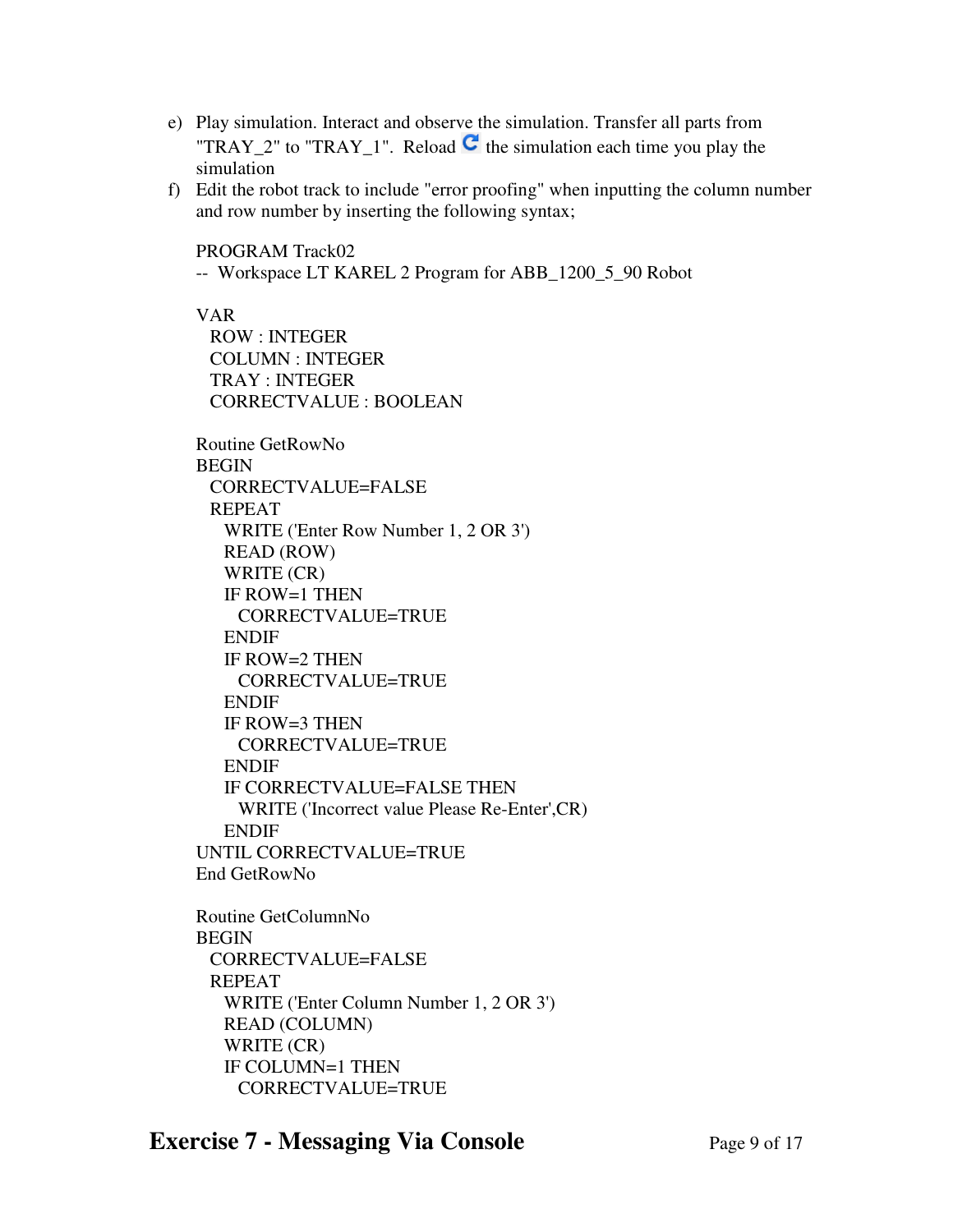ENDIF IF COLUMN=2 THEN CORRECTVALUE=TRUE ENDIF IF COLUMN=3 THEN CORRECTVALUE=TRUE ENDIF IF CORRECTVALUE=FALSE THEN WRITE ('Incorrect value Please Re-Enter',CR) ENDIF UNTIL CORRECTVALUE=TRUE End GetColumnNo Routine RetrievePart BEGIN MOVE TO TRAY\_2 -- Robot move to pounce position above the column row nest, -- The spacing between each column and row is 100mm -- () must be used when calculating a position. \$MOTYPE=LINEAR MOVE RELATIVE VEC((-100+ROW\*100),(-100+COLUMN\*100),0) MOVE RELATIVE VEC(0,0,-150) DELAY 1000 IF ROW=1 THEN IF COLUMN=1 THEN CLOSE HAND 1 -- ! GRASPOBJ 'PART\_C1R1' ENDIF IF COLUMN=2 THEN CLOSE HAND 1 -- ! GRASPOBJ 'PART\_C2R1' ENDIF IF COLUMN=3 THEN CLOSE HAND 1 -- ! GRASPOBJ 'PART\_C3R1' ENDIF ENDIF IF ROW=2 THEN IF COLUMN=1 THEN CLOSE HAND 1 --! GRASPOBJ 'PART\_C1R2' ENDIF IF COLUMN=2 THEN CLOSE HAND 1 -- ! GRASPOBJ 'PART\_C2R2' ENDIF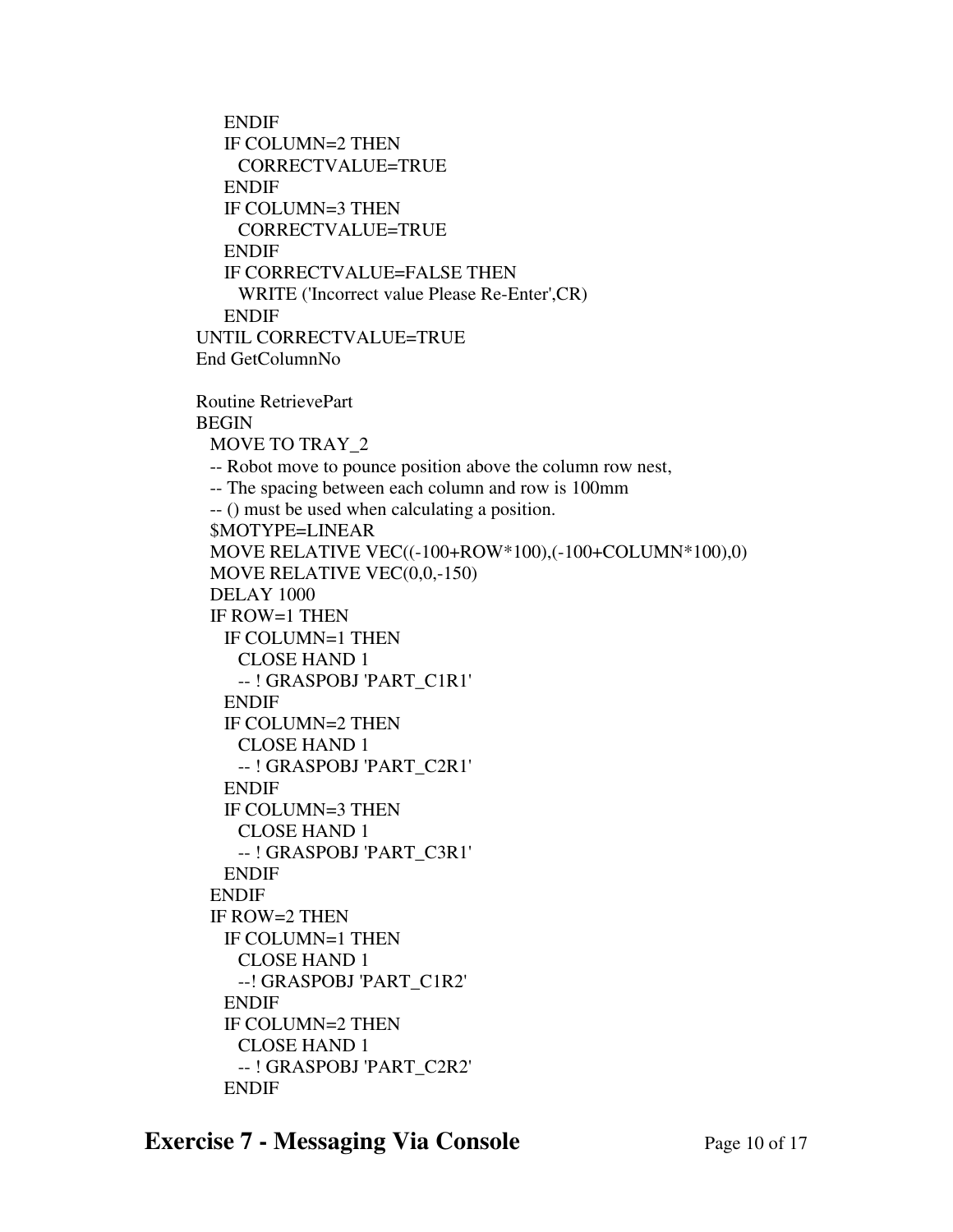IF COLUMN=3 THEN CLOSE HAND 1 -- ! GRASPOBJ 'PART\_C3R2' ENDIF ENDIF IF ROW=3 THEN IF COLUMN=1 THEN CLOSE HAND 1 -- ! GRASPOBJ 'PART\_C1R3' ENDIF IF COLUMN=2 THEN CLOSE HAND 1 -- ! GRASPOBJ 'PART\_C2R3' ENDIF IF COLUMN=3 THEN CLOSE HAND 1 -- ! GRASPOBJ 'PART\_C3R3' ENDIF ENDIF MOVE AWAY 150.00 END RetrievePart Routine PlacePart BEGIN MOVE TO TRAY\_1 -- Robot move to pounce position above the column row nest, -- The spacing between each column and row is 100mm -- () must be used when calculating a position. \$MOTYPE=LINEAR MOVE RELATIVE VEC((-100+ROW\*100),(-100+COLUMN\*100),0) MOVE RELATIVE VEC(0,0,-150) OPEN HAND 1 MOVE AWAY 150.00 END PlacePart

-- \*\*\*\*\*\*\*\*\*\*\*\* Main Program \*\*\*\*\*\*\*\*\*\*\*\*

#### **BEGIN**

 \$USEMAXACCEL=TRUE %INCLUDE Robot# \$MOTYPE=JOINT \$TERMTYPE=FINE  $$UTOOL = POS(0,0,134,-90,-90,0,")$ 

REPEAT -- ROBOT MOVE HOME POSITION

## **Exercise 7 - Messaging Via Console** Page 11 of 17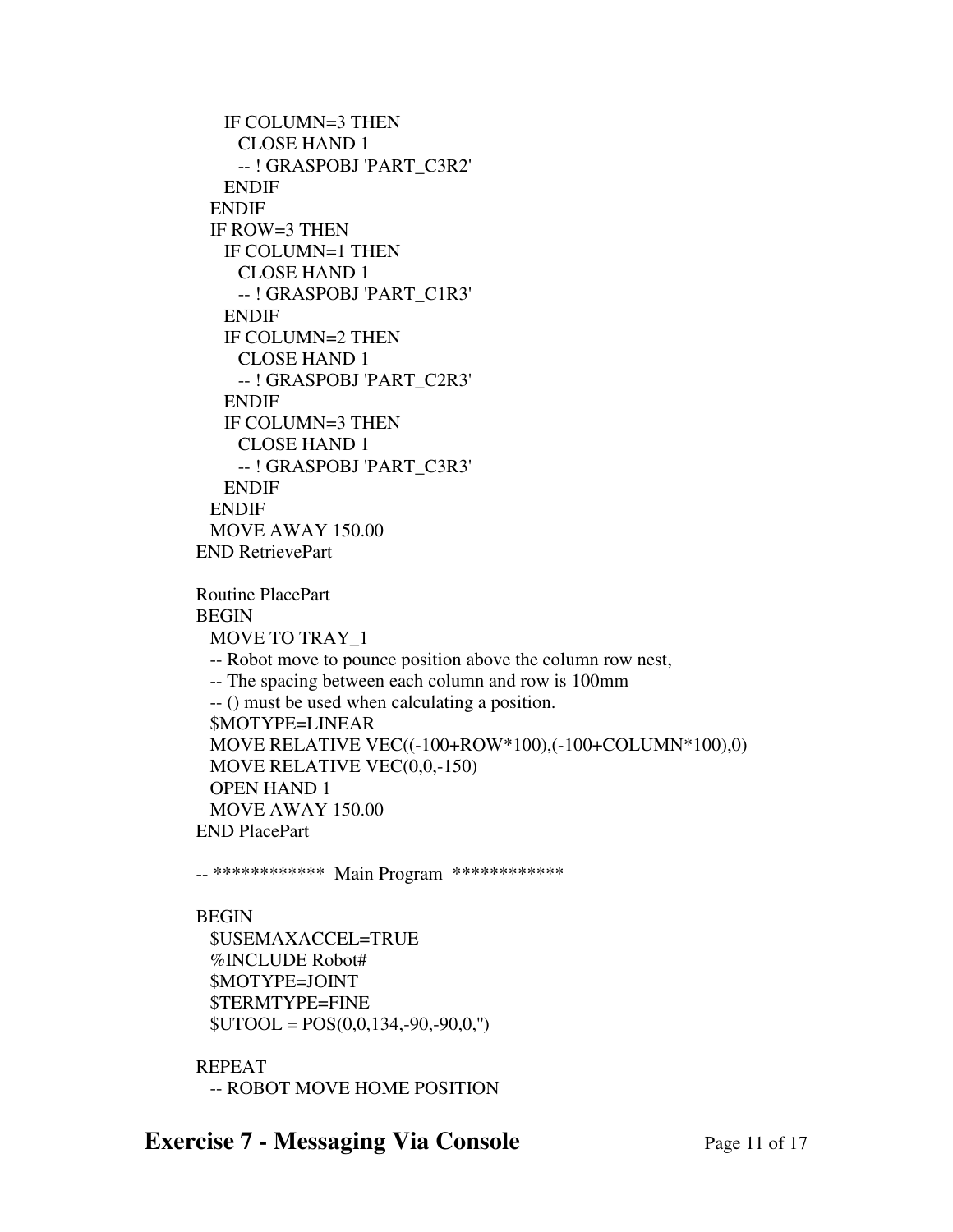MOVE TO HOMEGP DELAY 100 WRITE ('ENTER OCCUPIED NEST IN TRAY 2',CR) GetColumnNo GetRowNo RetrievePart PlacePart UNTIL FALSE END Track02

- g) Play simulation. Interact and observe the simulation. Transfer all parts from "TRAY\_2" to "TRAY\_1". Test the "error proofing" when inputting the column number and row number. Reload  $\mathbf C$  the simulation each time you play the simulation
- 3) **Procedure:** Create a Robot track to include total error proofing and setup the track to loop a total of nine times.
	- a) Add a track for robot  $\blacksquare$  ABB\_1200\_5\_90. Enter the Track Name "Robot.kl" and select the Language "KAREL 2".
	- b) Edit the robot track by inserting the following syntax;

PROGRAM Robot

-- Workspace LT KAREL 2 Program for ABB\_1200\_5\_90 Robot

CONST PartsTotal=9

VAR

 ROW : INTEGER COLUMN : INTEGER TRAY : INTEGER PartsCount : INTEGER CORRECTVALUE : BOOLEAN

 NEST\_C1R1 : BOOLEAN NEST\_C2R1 : BOOLEAN NEST\_C3R1 : BOOLEAN NEST\_C1R2 : BOOLEAN NEST\_C2R2 : BOOLEAN NEST\_C3R2 : BOOLEAN NEST\_C1R3 : BOOLEAN NEST\_C2R3 : BOOLEAN NEST\_C3R3 : BOOLEAN

Routine GetRowNo

## **Exercise 7 - Messaging Via Console** Page 12 of 17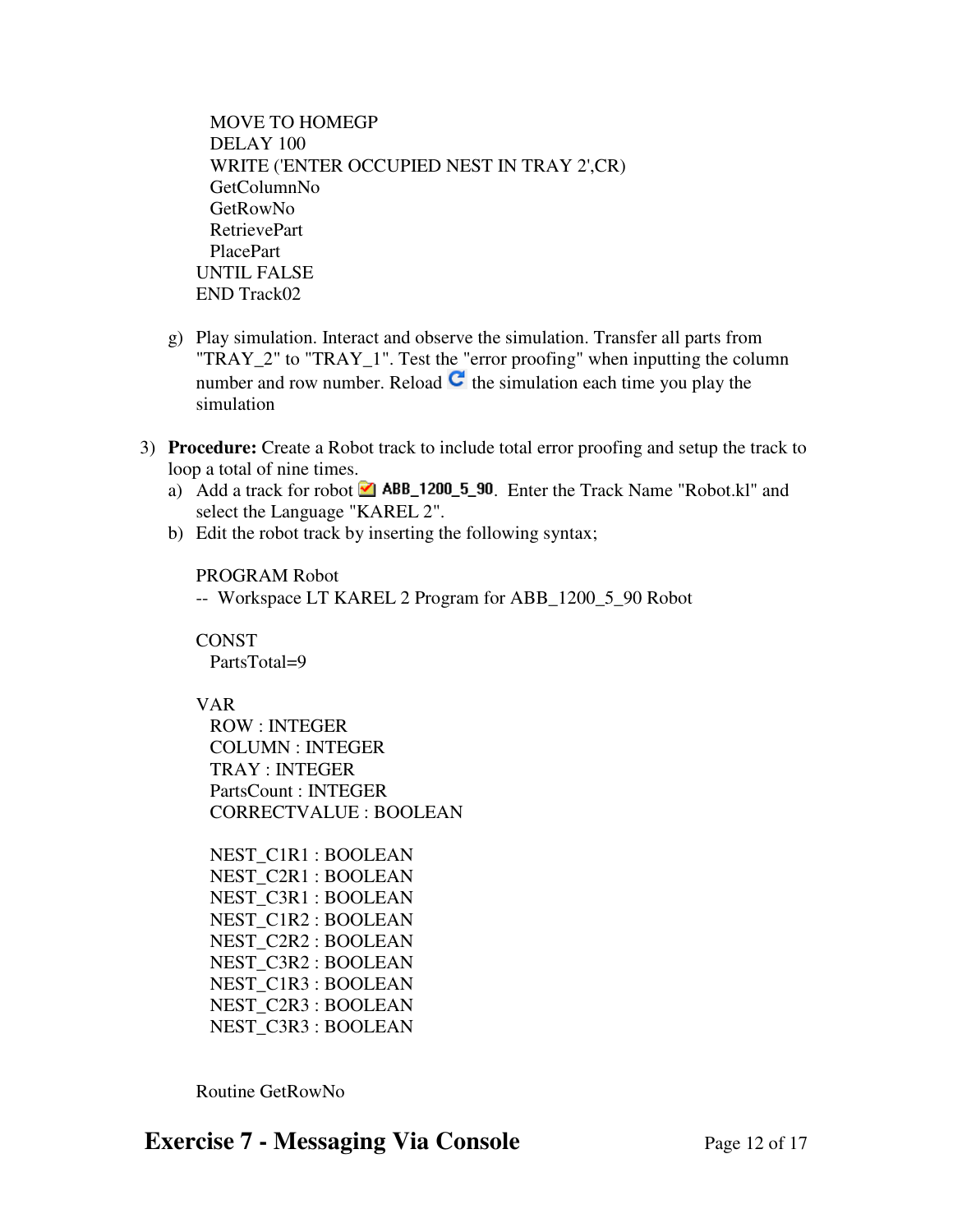BEGIN CORRECTVALUE=FALSE REPEAT WRITE ('Enter Row Number 1, 2 OR 3') READ (ROW) WRITE (CR) IF ROW=1 THEN CORRECTVALUE=TRUE ENDIF IF ROW=2 THEN CORRECTVALUE=TRUE ENDIF IF ROW=3 THEN CORRECTVALUE=TRUE ENDIF IF CORRECTVALUE=FALSE THEN WRITE ('Incorrect value Please Re-Enter',CR) ENDIF UNTIL CORRECTVALUE=TRUE End GetRowNo Routine GetColumnNo BEGIN CORRECTVALUE=FALSE REPEAT WRITE ('Enter Column Number 1, 2 OR 3') READ (COLUMN) WRITE (CR) IF COLUMN=1 THEN CORRECTVALUE=TRUE ENDIF IF COLUMN=2 THEN CORRECTVALUE=TRUE ENDIF IF COLUMN=3 THEN CORRECTVALUE=TRUE ENDIF IF CORRECTVALUE=FALSE THEN WRITE ('Incorrect value Please Re-Enter',CR) ENDIF UNTIL CORRECTVALUE=TRUE End GetColumnNo

Routine RetrievePart BEGIN MOVE TO TRAY\_2

## **Exercise 7 - Messaging Via Console** Page 13 of 17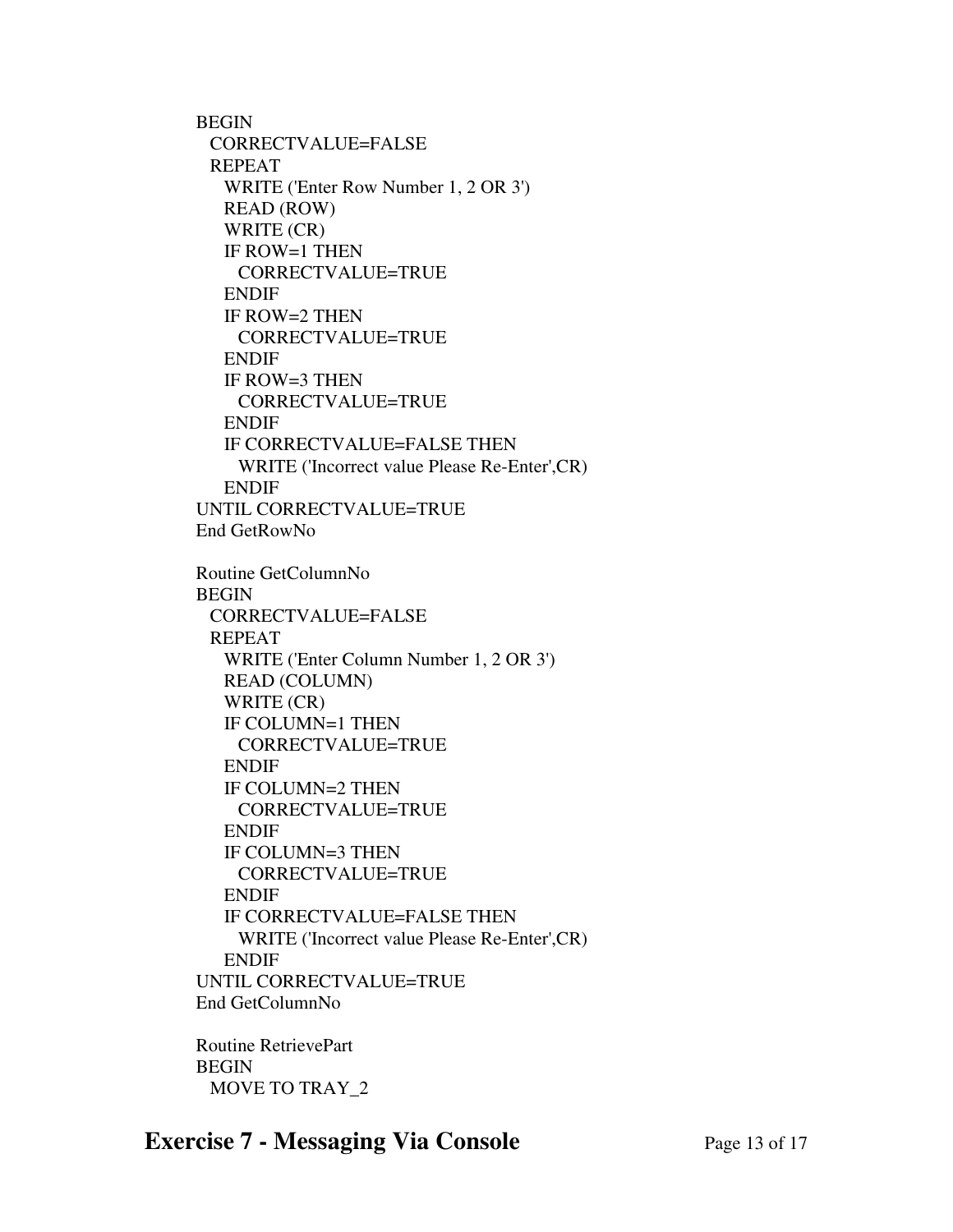```
 -- Robot move to pounce position above the column row nest, 
-- The spacing between each column and row is 100mm 
-- () must be used when calculating a position. 
$MOTYPE=LINEAR 
MOVE RELATIVE VEC((-100+ROW*100),(-100+COLUMN*100),0) 
MOVE RELATIVE VEC(0,0,-150) 
DELAY 1000 
IF ROW=1 THEN 
 IF COLUMN=1 THEN 
   IF NEST_C1R1=TRUE THEN 
    CLOSE HAND 1 
    -- ! GRASPOBJ 'PART_C1R1' 
    NEST_C1R1=FALSE 
   ENDIF 
 ENDIF 
 IF COLUMN=2 THEN 
   IF NEST_C2R1=TRUE THEN 
    CLOSE HAND 1 
    -- ! GRASPOBJ 'PART_C2R1' 
    NEST_C2R1=FALSE 
   ENDIF 
 ENDIF 
 IF COLUMN=3 THEN 
   IF NEST_C3R1=TRUE THEN 
    CLOSE HAND 1 
    -- ! GRASPOBJ 'PART_C3R1' 
    NEST_C3R1=FALSE 
   ENDIF 
 ENDIF 
ENDIF 
IF ROW=2 THEN 
 IF COLUMN=1 THEN 
   IF NEST_C1R2=TRUE THEN 
    CLOSE HAND 1 
    -- ! GRASPOBJ 'PART_C1R2' 
    NEST_C1R2=FALSE 
   ENDIF 
 ENDIF 
 IF COLUMN=2 THEN 
   IF NEST_C2R2=TRUE THEN 
    CLOSE HAND 1 
    -- ! GRASPOBJ 'PART_C2R2' 
    NEST_C2R2=FALSE 
   ENDIF 
 ENDIF 
 IF COLUMN=3 THEN
```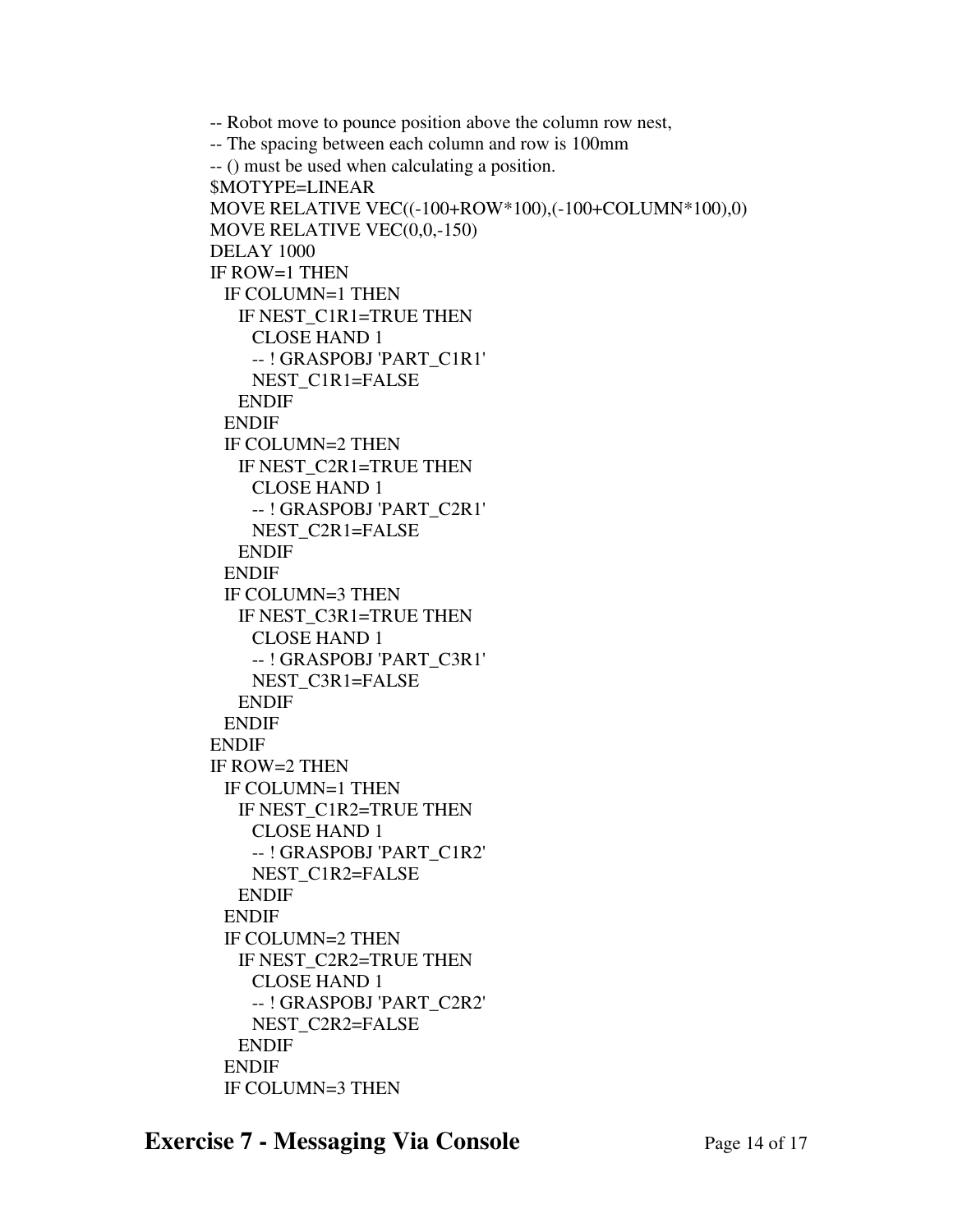IF NEST\_C3R2=TRUE THEN CLOSE HAND 1 -- ! GRASPOBJ 'PART\_C3R2' NEST\_C3R2=FALSE ENDIF ENDIF ENDIF IF ROW=3 THEN IF COLUMN=1 THEN IF NEST\_C1R3=TRUE THEN CLOSE HAND 1 -- ! GRASPOBJ 'PART\_C1R3' NEST\_C1R3=FALSE ENDIF ENDIF IF COLUMN=2 THEN IF NEST\_C2R3=TRUE THEN CLOSE HAND 1 -- ! GRASPOBJ 'PART\_C2R3' NEST\_C2R3=FALSE ENDIF ENDIF IF COLUMN=3 THEN IF NEST\_C3R3=TRUE THEN CLOSE HAND 1 -- ! GRASPOBJ 'PART\_C3R3' NEST\_C3R3=FALSE ENDIF ENDIF ENDIF MOVE AWAY 150.00 END RetrievePart Routine PlacePart BEGIN MOVE TO TRAY\_1 -- Robot move to pounce position above the column row nest, -- The spacing between each column and row is 100mm -- () must be used when calculating a position. \$MOTYPE=LINEAR MOVE RELATIVE VEC((-100+ROW\*100),(-100+COLUMN\*100),0) MOVE RELATIVE VEC(0,0,-150) OPEN HAND 1 DELAY 1000 MOVE AWAY 150.00 END PlacePart

## **Exercise 7 - Messaging Via Console** Page 15 of 17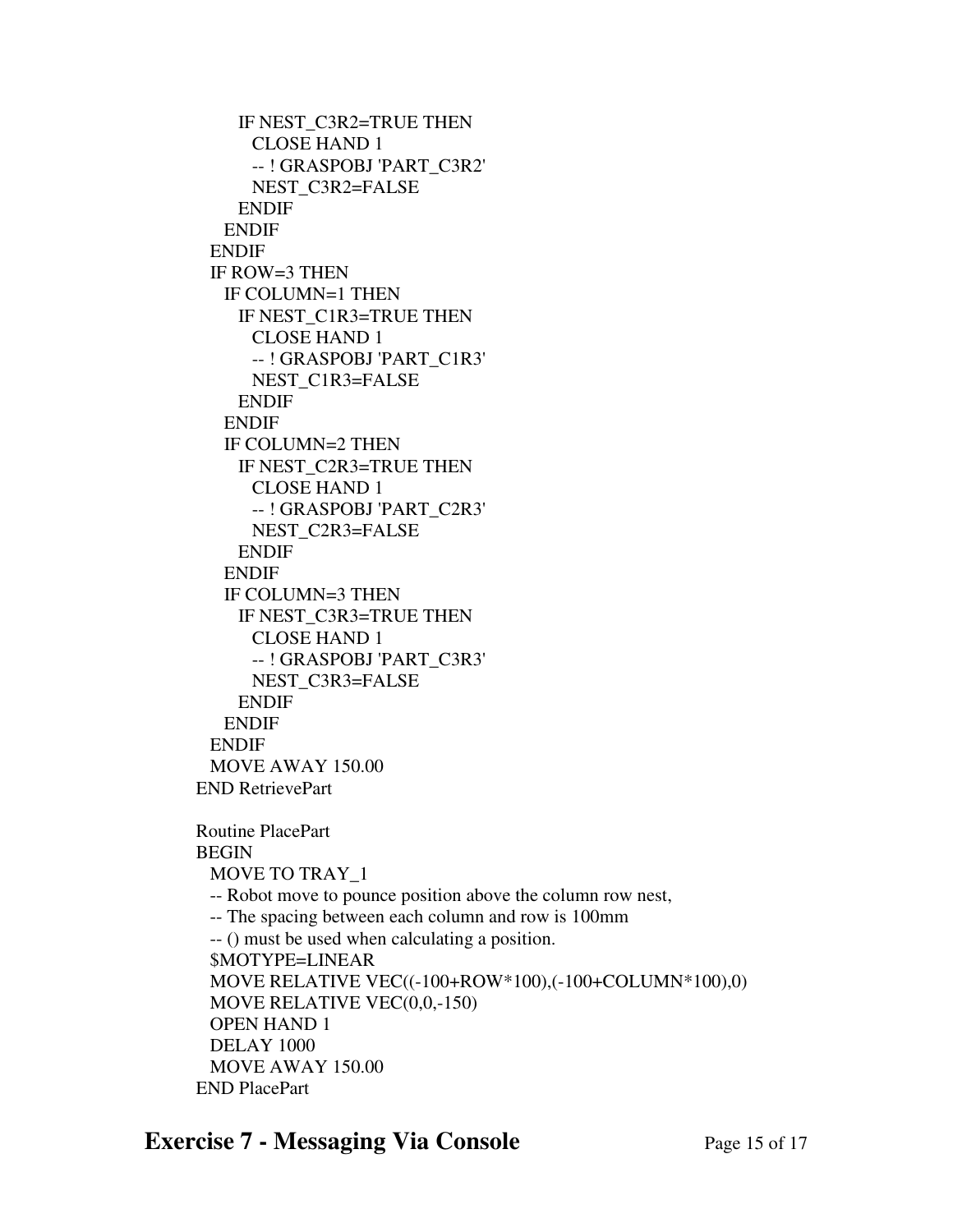-- \*\*\*\*\*\*\*\*\*\*\*\* Main Program \*\*\*\*\*\*\*\*\*\*\*\*

#### BEGIN

 \$USEMAXACCEL=TRUE %INCLUDE Robot# \$MOTYPE=JOINT \$TERMTYPE=FINE  $$UTOOL = POS(0,0,134,-90,-90,0,")$  -- Set parts count to 0 PARTSCOUNT=0

 NEST\_C1R1=TRUE NEST\_C2R1=TRUE NEST\_C3R1=TRUE NEST\_C1R2=TRUE NEST\_C2R2=TRUE NEST\_C3R2=TRUE NEST\_C1R3=TRUE NEST\_C2R3=TRUE NEST\_C3R3=TRUE

REPEAT

 -- ROBOT MOVE HOME POSITION MOVE TO HOMEGP DELAY 100 WRITE ('ENTER OCCUPIED NEST IN TRAY 2',CR) GetColumnNo GetRowNo RetrievePart PlacePart PARTSCOUNT=PARTSCOUNT+1 UNTIL PARTSCOUNT=PARTSTOTAL END Robot

- c) Play simulation. Interact and observe the simulation. Transfer all parts from "TRAY\_2" to "TRAY\_1". Test the "error proofing" when inputting the column number and row number. Reload  $\mathbf{C}$  the simulation each time you play the simulation. Verify the track only loops a total of 9 times
- d) Comment the track code explaining each function command and the process.
- e) Save the project model  $\blacksquare$ .